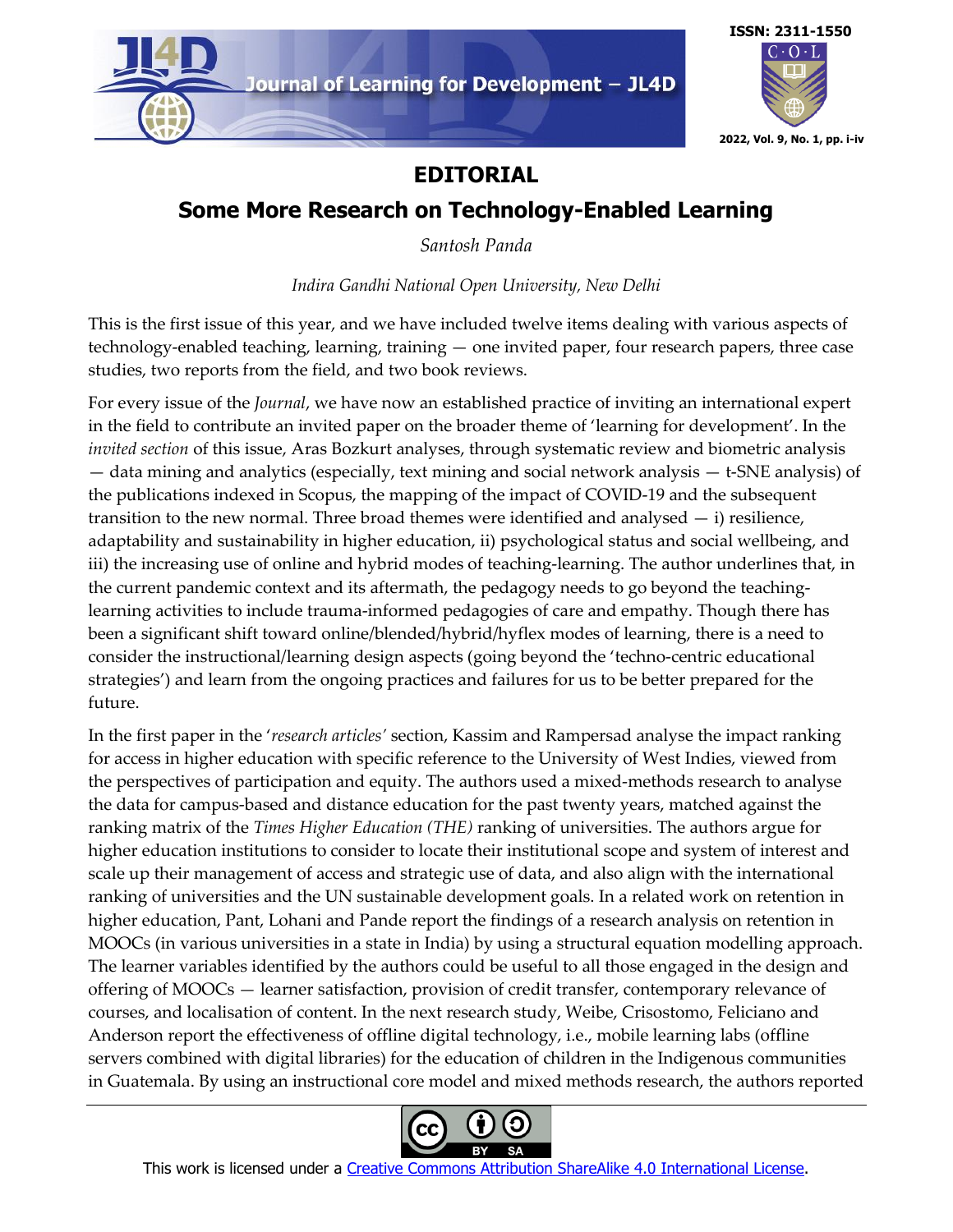that besides the previously identified factors of improvement in standardised instruction, differentiated instruction, opportunities for practice, and learner engagement, four additional factors need to be considered for technology-enabled learning in remote communities — access to highquality educational resources, teacher capacity-building, student technical skills and digital literacy, and sharing cultural knowledge. The authors suggest for future research to consider gender differences in context-specific learning outcomes in longitudinal studies. In the final paper in this section, Olha Fast and colleagues report their findings of a study on problems faced by 445 doctoral students during COVID-19 in Ukraine in 2020, and found that the science and physical education students faced more problems in comparison to those from the social sciences and humanities due to lack of a learner-friendly system of distance/online education, skills and competencies dealing with the new modes of learning, teacher competency in resource development and use, and prevalence of violation of academic integrity by students.

We have included three papers in the '*case study*' section. Cooshna-Naik reports the findings of a research study on the use of word clouds (written tweets — reflective sharing of experiences) to support focused group discussion and the use of digital multimodal texts, which was found to be effective in ice-breaking and as an effective data visualisation tool in qualitative research data collection. In the next case, Hamaluba reports in a country-wide study at the Botswana Open University on the ICT skills of open schooling business students who were revealed to possess average e-learning skills and use of business-related software, though their familiarity with many types of computer-related software and tasks was very much appreciable. Constraints and therefore recommendations include: enhancing the ICT/e-teaching skills of teachers and instructors, development of understanding about and use of pedagogy of TEL, participatory teaching, and integration of ICT to course design and teaching-learning. In an interesting paper from STOU, Thailand, Kamolrat Intaratat reports the findings of a study on embedding communication and digital media to ODL to empower farmers of all levels and types to be smart farmers. Using data mapping (content analysis of four case studies) and interviews (focused group discussion) in this case-based study, the author reports that ICT integration with farming should take into consideration local/ contextual needs and problems, involvement of all stakeholders, and consideration of pedagogic and administrative aspects.

We present two interesting '*reports from the field'*. Sugata Mitra and Ritu Dangwal compared the learning outcomes/scores of college students in India who took normal examination without internet access (traditional examination) versus those who took examination with internet access, as against their standardised school examination scores. The authors reported that the specially designed test scores of those who had internet access increased significantly over their school examination scores than that of those who had taken traditional examinations (though the authors noted that the ranking of students change over a period of time irrespective of access to the internet in examinations). The authors suggest that there should be access to and use of the internet by students during examinations so as to assess diversified abilities beyond memorisation and recall/reproduction. In the next case, Gomes and Thomas present the effectiveness of virtual resources and graphic design platforms, etc., and virtual community mentoring in enhancing psychological development and wellbeing of middle school underachievers during the COVID-19 pandemic in India. The digital models can act as virtual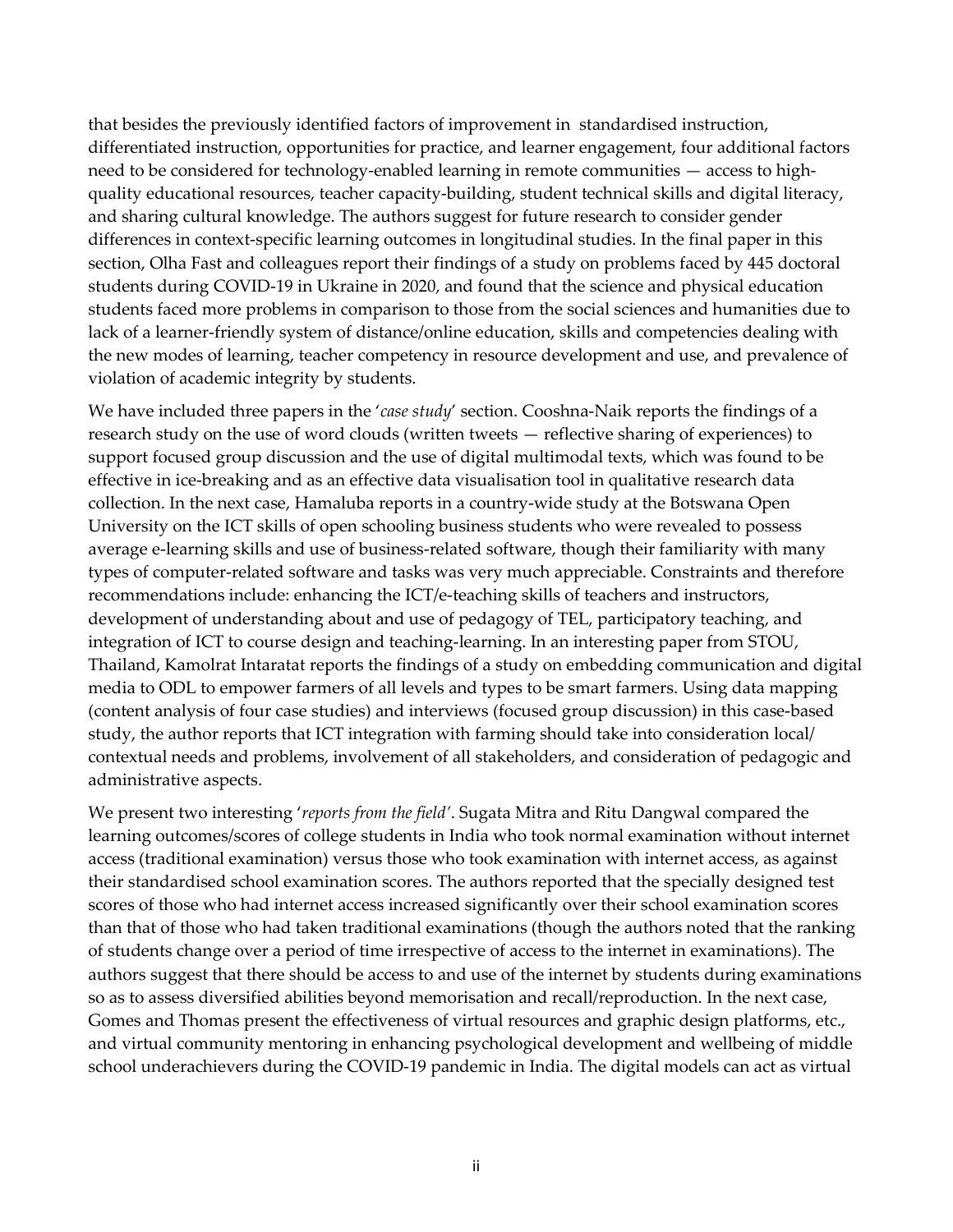community tools through community stories/memes in developing community culture, imparting life-skills education, and internalising self-development skills among teenagers.

The two *book reviews* in the final section should contribute to our understanding on curriculum and new models of lifelong learning (reviewed by Dr Don Alcott Jr) as well as social justice in teacher education and development in Africa (reviewed by Dr Carol Hordatt Gentles). We hope the various papers relating to TEL should be of interest and be useful to our readers. At the end, I take this opportunity to sincerely thank Dr Tony Mays, the Editor, Dr Mairette Newman, the Book Review Editor, and Alan Doree, the Copy Editor for their commendable work and unstinting support to not only bringing out *Journal* issues containing quality papers but also expanding the wider indexing and dissemination of the *Journal* and its papers, including its coverage by Scopus. I also thank all our valued peer-reviewers (listed below) who have helped in enhancing the quality of the review process through their critical reviews and constructive suggestions.

**Acknowledgements:** We sincerely acknowledge the following scholars for their support to *JL4D* in peerreviewing the papers submitted to the journal published in 2021.

- Dr Md. Shafiqul Alam
- Prof Mohamed Ally
- Prakesh V. Arumugam
- Anne A Aseey
- Mr Ashish Kumar Awadhiya
- Hyejin Bak
- Dr Jyoti Bawane
- Prof Sutapa Bose
- Dr Aras Bozkurt
- Dr Jane Cullen
- Dr D. V. M. De Silva
- Dr Irwin DeVries
- Dr Emily Dick-Forde
- Yunus Doğan
- Cahit Erdem
- Prof Karen Ferreira-Meyers
- Devive Grace Funcion
- Monika Gautam
- Prof Ranjith Kingston Gladstone
- Jenny Glennie
- Mrs. Ivy Veronica Gordon
- Mint Husen
- Kamolrat Intaratat
- Ariel San Jose
- Ngepathimo Kadhila
- Prof Shironica Priyanthi Karunanayaka
- Mr Gurumurthy Kasinathan
- Ayse Kizildag
- Jack Koumi
- Monika Lintang Laksmi
- Charis Limbo
- Prof Mpine Makoe
- Monica Mawoyo
- Hamisi Mfaume
- Luis Miranda
- Prof. Sugata Mitra
- Dr Godfrey Magoti Mnubi
- Prof Goolam Mohamedbhai
- Dr Joel S. Mtebe
- Sammy Muteti Mutisya
- Dr Revati Namjoshi
- R. Nandhakumar
- Fareed Mohamed Nawastheen
- Sin Fai Eric Ng
- Dr Maria Niari
- Joseph Njiku
- John Taiwo Okewole
- Dr Okoye
- Mr. Ismail Fatai Olawale
- Dr Don Olcott, Jr
- John-Jude Chukwuka Omeife
- Dr Margaret Funke Omidire
- Prof. Carolyne Omulando
- Dr. Offia Tugwell Owo
- Dr Iona Tuugalei Chan Mow
- Dr S. K. Pulist